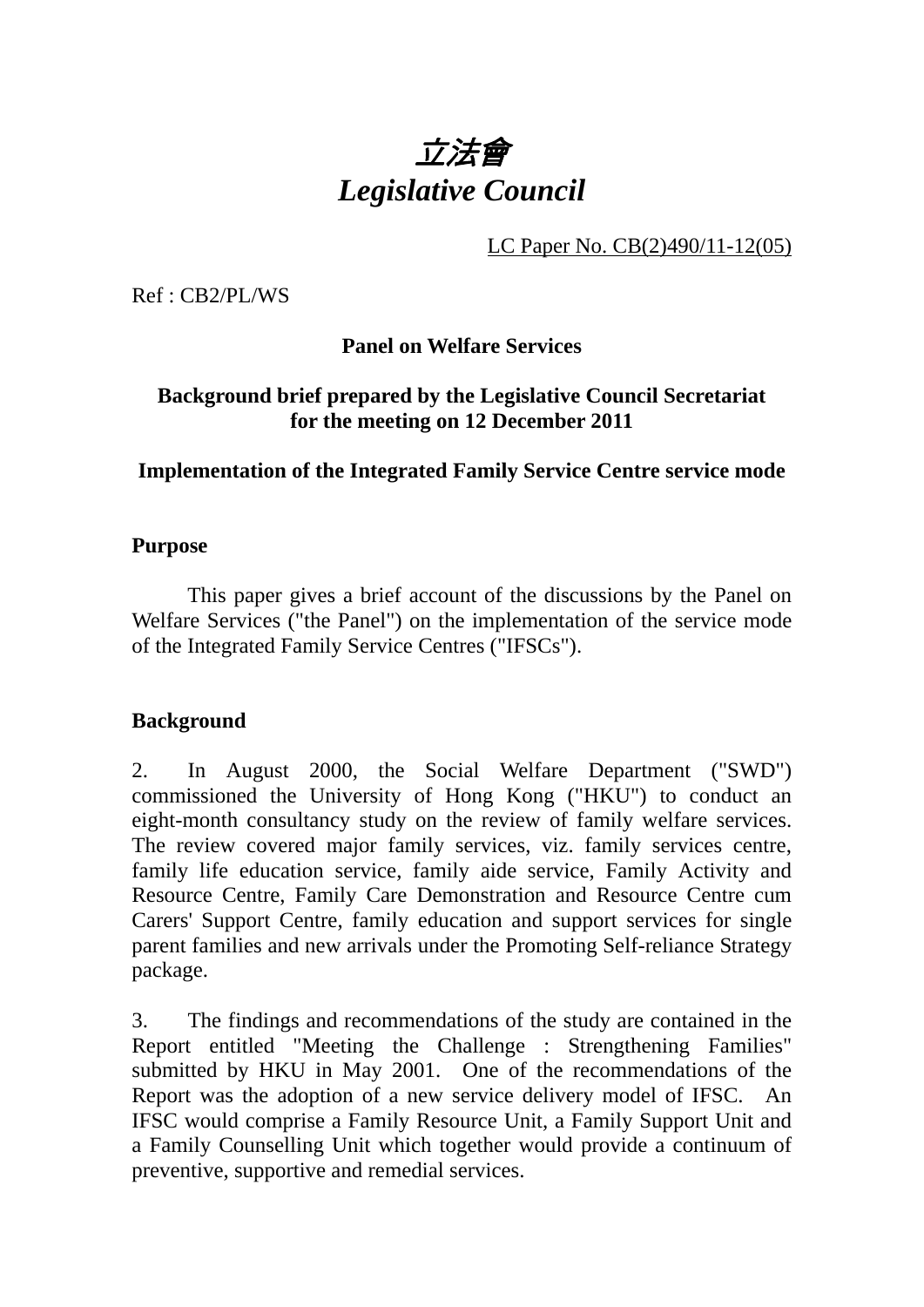4. To take forward the IFSC service model, 15 pilot projects were then launched for two years from April 2002 to March 2004 to test out the effectiveness of the IFSC service mode. HKU was commissioned to conduct the two-year evaluative study of the pilot projects. In the light of the positive findings of the evaluative study of the pilot projects on IFSC, SWD re-engineered the then family service resources to form a total of 61 IFSCs over the territory (of which 40 are run by SWD and 21 by nine non-governmental orgnaisations ("NGOs")) in phases in 2004-2005.

5. In October 2008, the Administration commissioned HKU to conduct a review of the implementation of IFSC service mode. A Steering Committee comprising representatives from the Labour and Welfare Bureau, SWD, NGOs (including the Hong Kong Council of Social Service) and an independent member was set up by SWD in October 2008 to advise on the direction of the Review, monitor its progress and examine the Review report submitted by the HKU Consultant Team. The Review report entitled "Building Effective Family Services: Review on the Implementation of the Integrated Family Service Centre Service Mode", as accepted by the Steering Committee, was released in May 2010. An executive summary of the Review report is in **Appendix I**.

# **Deliberations of the Panel**

# Implementation of IFSC pilot projects

6. At its meetings on 7 July and 10 November 2003, the Panel was briefed on the findings and recommendations of the Interim Report on the Implementation of the Review of Family Services submitted by the Consultant Team in May 2003. According to the Administration, the findings of the evaluative study on the 15 IFSC pilot projects revealed high user satisfaction. The most noticeable aspect was that users no longer felt inhibited to come forward to seek assistance for fear of being viewed as weak and useless.

7. Members were supportive of the new IFSC service model and did not object to the pooling of resources from family service centres ("FSCs")/counselling units to form IFSCs, but they were of the view that funding for five Single Parent Centres ("SPCs") should continue until there were findings to support that IFSCs could meet the needs of single parents. A letter conveying members' view was sent to the Director of Social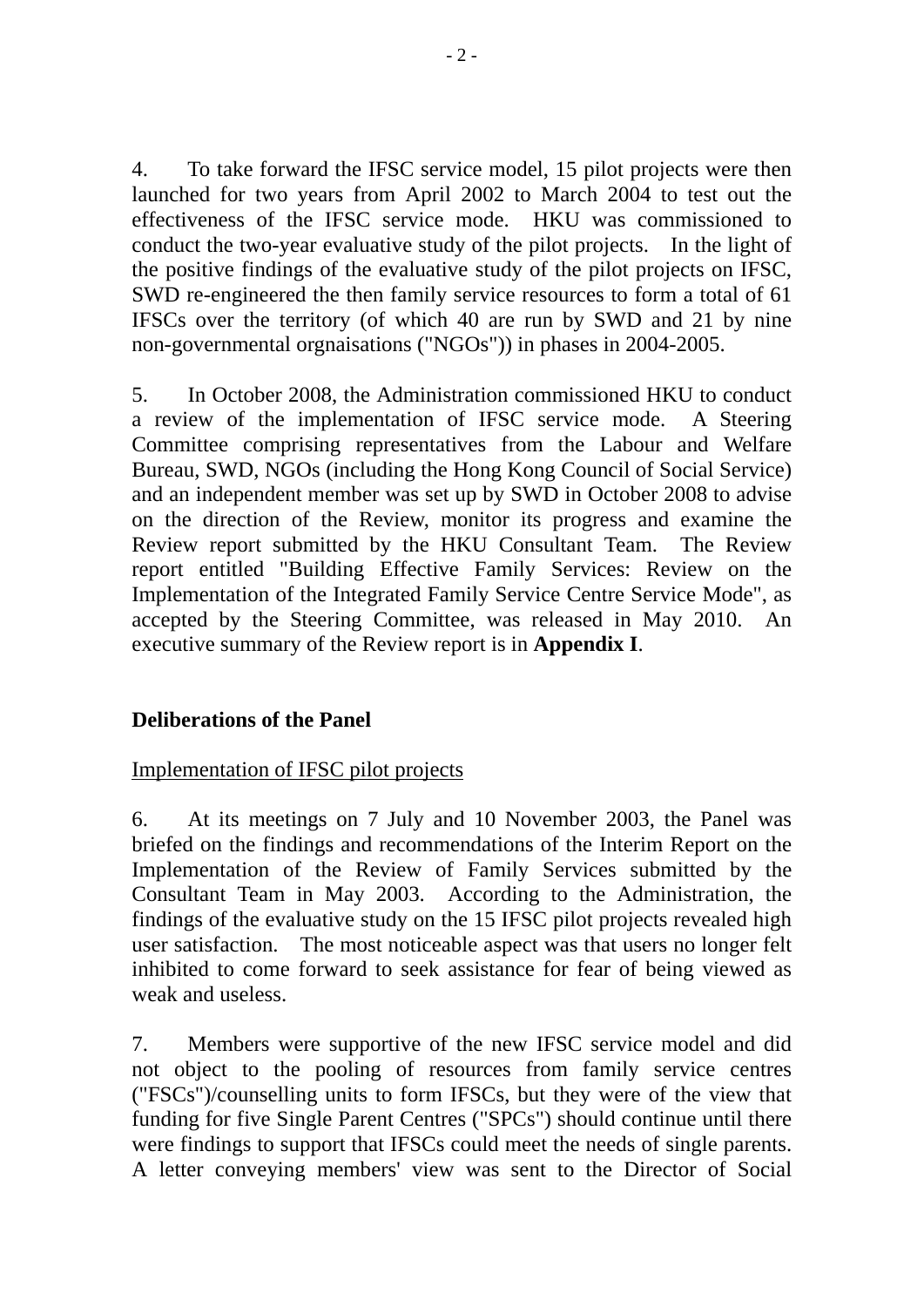Welfare by the Chairman of the Panel on behalf of members, and copied to the Financial Secretary.

8. The Administration advised that IFSCs could meet the needs of single parents, as evidenced by the findings of the 15 IFSC pilot projects. Given the varied and comprehensive family services provided by IFSCs, single parents were able to receive more services than they could receive at SPCs. Moreover, SWD had made clear with the agencies concerned from the outset that funding to SPCs was limited to three years from 1 February 2001 to 31 January 2004. It was the Administration's aim for support services for single parent families to be integrated with mainstream family services in the long run.

9. In response to members' concern about staff implications, the Administration advised that the re-engineering exercise would not give rise to staff redundancy in SWD, as family service remained the core business of SWD. As regards the concern that staff working in smaller NGOs providing family services would be made redundant as a result of larger NGOs taking up all the formation of IFSCs, the Administration advised that in order to help those smaller NGOs not having sufficient FSCs/counselling units resources to form an IFSC, it had proposed to allow them to pool other family service resources and/or resources beyond family services on request. The Administration also advised that the re-engineering exercise would not reduce allocation of resources to the welfare sector.

### Implementation of the IFSC service mode

10. At its meeting on 9 May 2005, the Panel noted that the re-engineering of IFSCs was completed in 2005. Members were advised that subsequent to the re-engineering exercise, there were a total of 61 IFSCs (40 operated by SWD and 21 by NGOs) serving the whole territory and two integrated services projects operated by two NGOs in Tung Chung. An IFSC, comprising three major components, viz a family resource unit, a family support unit and a family counselling unit, provided a continuum of preventive, supportive and remedial services to meet the changing needs of families residing in the locality in a holistic manner. Deputations attending the meeting, however, pointed out that IFSCs could not totally replace the services provided by SPCs which were closed in April 2004. They urged the Administration to re-commission NGOs to operate SPCs as they considered that IFSCs could not meet their specific needs.

11. The Administration advised that although it was well aware that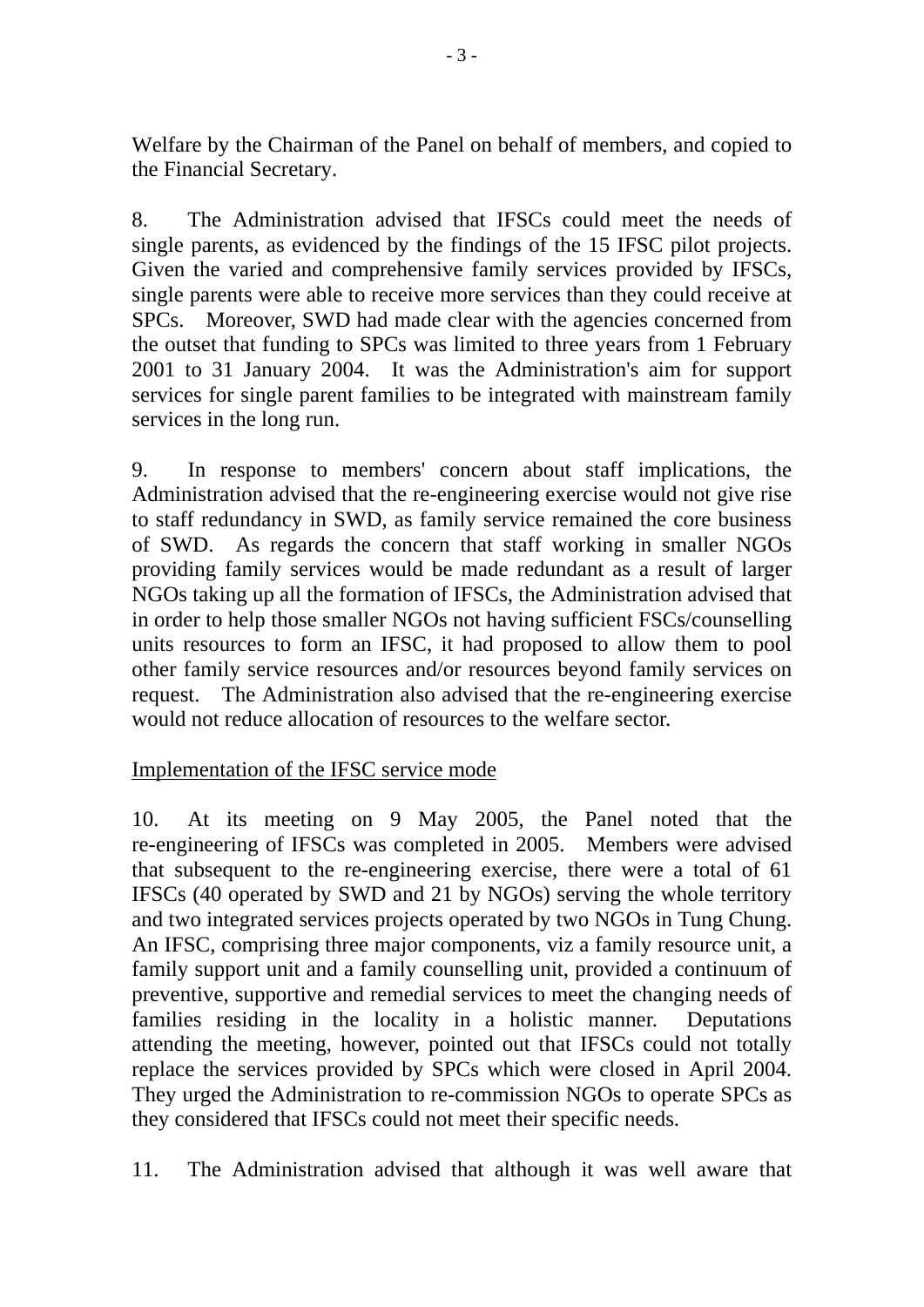users of SPCs had a sense of belonging there, this should not prevent the Administration from working towards more effective and efficient use of resources through re-engineering of family resources into IFSCs. As compared with a traditional FSC/counselling unit, each IFSC had a stronger staffing support (at least 12 social workers apart from a supervisor), and served a smaller designated geographical boundary with a population of 100,000 to 150,000.

12. In response to the request for providing funding to SPCs for continuous operation, the Administration advised that the re-engineering of IFSCs had just been completed and it was monitoring the operation of IFSCs, including their collaboration with other organisations. Improvements would be made where appropriate to ensure the needs of various target groups, including single parents, were catered for. It was the Administration's intention to review the effectiveness of the operation of IFSCs one year after the completion of the re-engineering of IFSCs.

13. Members reiterated that they raised no objection to the pooling of family resources units to form IFSCs, but considered it regrettable that the Administration had ignored the request made by the Panel at the meeting on 10 November 2003 for providing funding to SPCs continuously until there were findings to support that IFSCs could meet the needs of single parents. The Panel looked forward to the Administration's response to the issue of the re-opening of SPCs after the completion of the review on IFSCs in one year's time.

14. The Administration subsequently advised in early 2008 that since the invitation for proposal for the review of IFSCs conducted between August and October 2007 had to be re-tendered, the earliest time to report progress to the Panel would be in the fourth quarter of 2008.

# Review of the IFSC service mode

15. At the Panel meeting on 9 March 2009, members noted that the Administration had commissioned HKU to conduct a review on the implementation of IFSC service delivery mode. The review covered all 61 IFSCs operated by SWD and NGOs which sought to assess the improvements that could be made to further refine the model. The review was expected to be completed by the end of 2009, and the Administration planned to revert to the Panel on the review findings in the first quarter of 2010.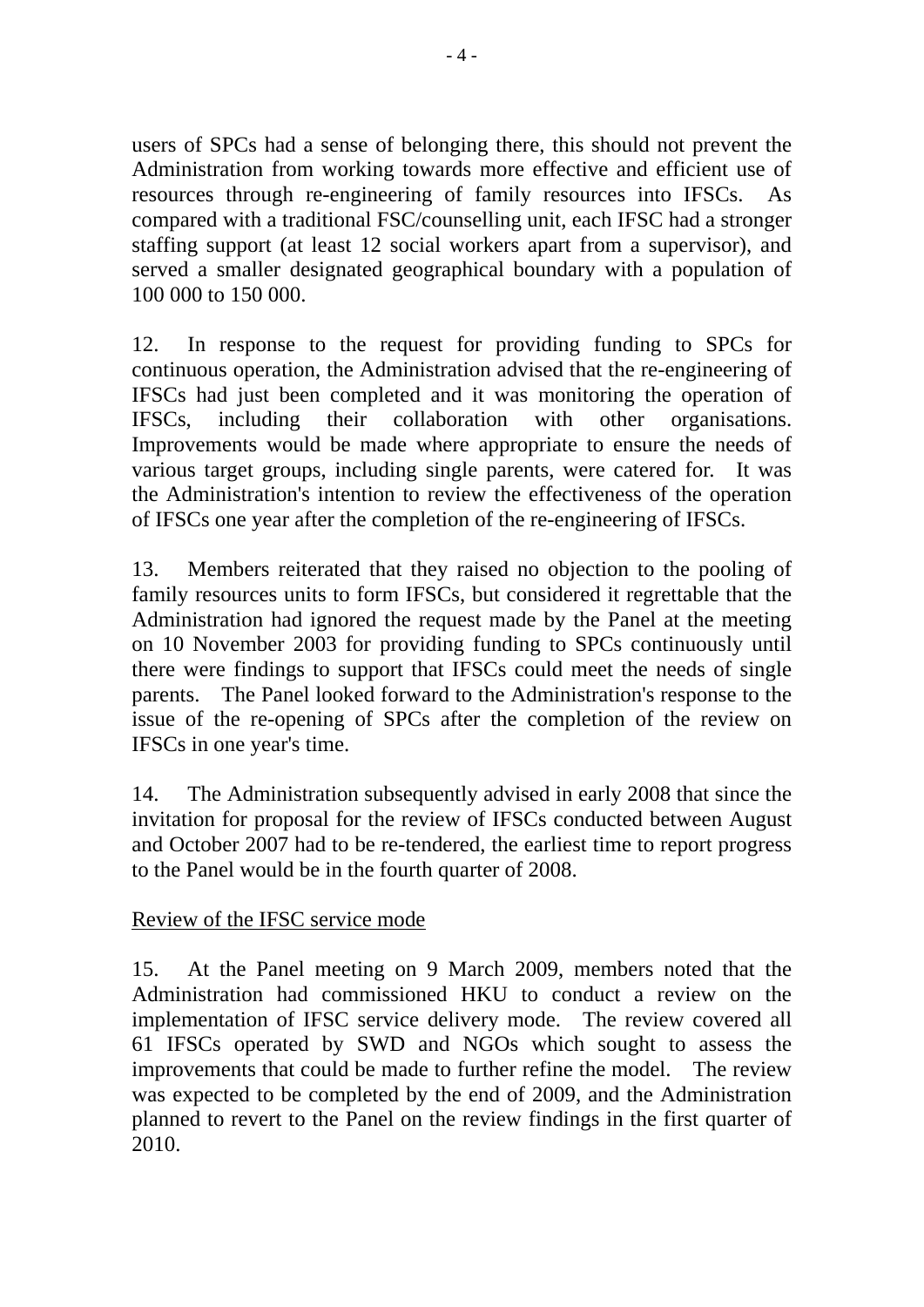16. Members also noted that the Hong Kong Polytechnic University ("PolyU") had separately conducted a study on frontline staff's views and made a number of recommendations on the IFSC service mode. The Panel received views from deputations including PolyU on the implementation of IFSC service mode from the perspective of service providers. Deputations expressed grave concern about the tremendous workload faced by frontline social workers in IFSCs due to insufficient manpower to cope with the increasing service demands, taking into account that each IFSC was serving a population of 100,000 to 150,000.

17. The Panel held a further meeting on 11 May 2009 to receive views from deputations on the implementation of IFSC service mode from the perspective of service users. Deputations expressed concern about the capability of IFSCs in providing support and preventive services to the high-risk families and domestic violence cases.

18. The Administration advised that it was aware of the concerns raised by frontline social workers and staff unions about the operation mode. The Administration pointed out that the adoption of the IFSC service mode was a landmark in the development of family services in Hong Kong. Understandably, both management and frontline staff of IFSCs needed time to adjust to the substantial changes under the new mode. The Administration considered that the IFSC service mode was effective in service delivery. It would continue with the IFSC service mode, but would make improvements to further refine the mode.

19. While members did not object to the service concept of IFSCs in providing a continuum of services to individuals and families in the community, they took the view that the review underway should address the following issues –

- (a) whether the existing resources and staff establishment of IFSCs were sufficient to provide a continuum of preventive, supportive and remedial services to the community;
- (b) the effectiveness of IFSC services in establishing community network and preventing family problems and whether specific services provided by SPCs and Post-migration Centres could be completely replaced by services provided by IFSCs; and
- (c) whether the geographical boundary of an IFSC should be reduced.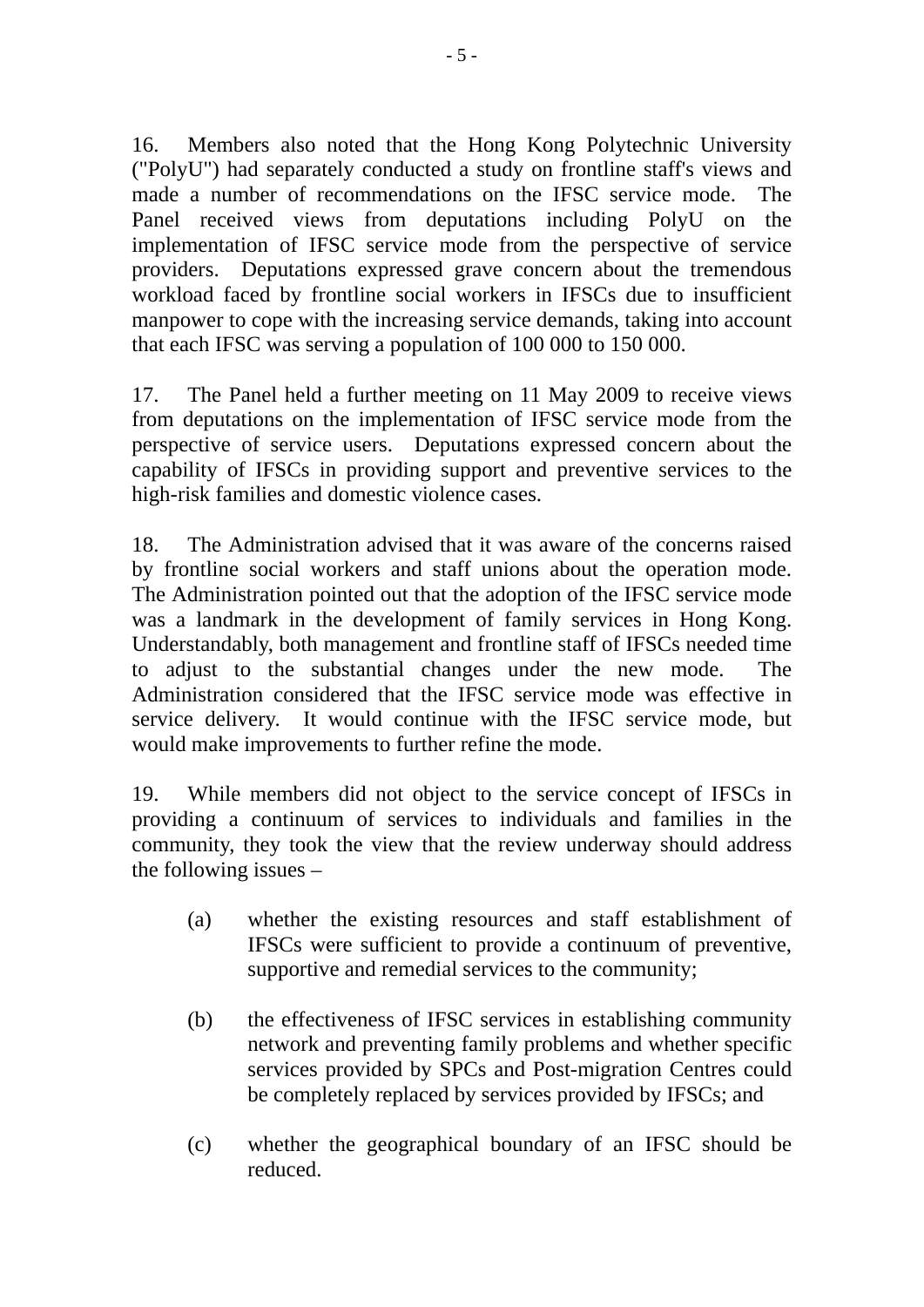20. Pointing out that frontline staff had repeatedly raised the concern about insufficient manpower, members urged the Administration to take concrete actions to address the concern, such as providing additional resources to IFSCs pending the completion of the review underway.

### Major findings and recommendations of the Review report

21. The HKU Consultant Team completed the review and released the report entitled "Building Effective Family Services : Review on the Implementation of the Integrated Family Service Centre Mode" on 24 May 2010. The Consultant Team made a number of observations and a total of 26 recommendations in the Review report (Chapters 7 and 8). In gist, the IFSC service mode had received general support from the IFSC management, frontline workers, stakeholders and service users. The IFSC service mode should continue to be adopted for publicly-funded family service in Hong Kong.

22. At the Panel meeting on 14 June 2010, members were advised that the Administration accepted in principle all the 26 recommendations in the Review report. The Panel held another meeting on 26 June 2010 to gauge views from deputations on the findings and recommendations of the Review report. According to the Administration, SWD would take forward all the recommendations in collaboration with administrators, supervisors and frontline staff of IFSCs and other relevant parties. Where necessary, it would seek additional resources for the implementation of the recommendations. Members were further advised that SWD had/would set up working groups or liaison groups to follow up the implementation of the recommendations. SWD would regularly report the progress of its follow up of the recommendations to the Task Group on the Implementation of IFSCs ("Task Group"), which comprised members from 11 District Social Welfare Offices and the nine NGOs operating IFSCs.

# *Expectation on the aim and scope of IFSC services*

23. Members noted with concern that IFSC social workers had expressed concerns about managing the high and sometimes unrealistic expectations of service users and community stakeholders. Deputations attending the Panel meeting sounded out similar concerns. Specifically, SWD IFSC social workers spent a substantial proportion of working hours on handling housing assistance cases. Deputations called on the adoption of a clear delineation of responsibilities between IFSCs and the Housing Department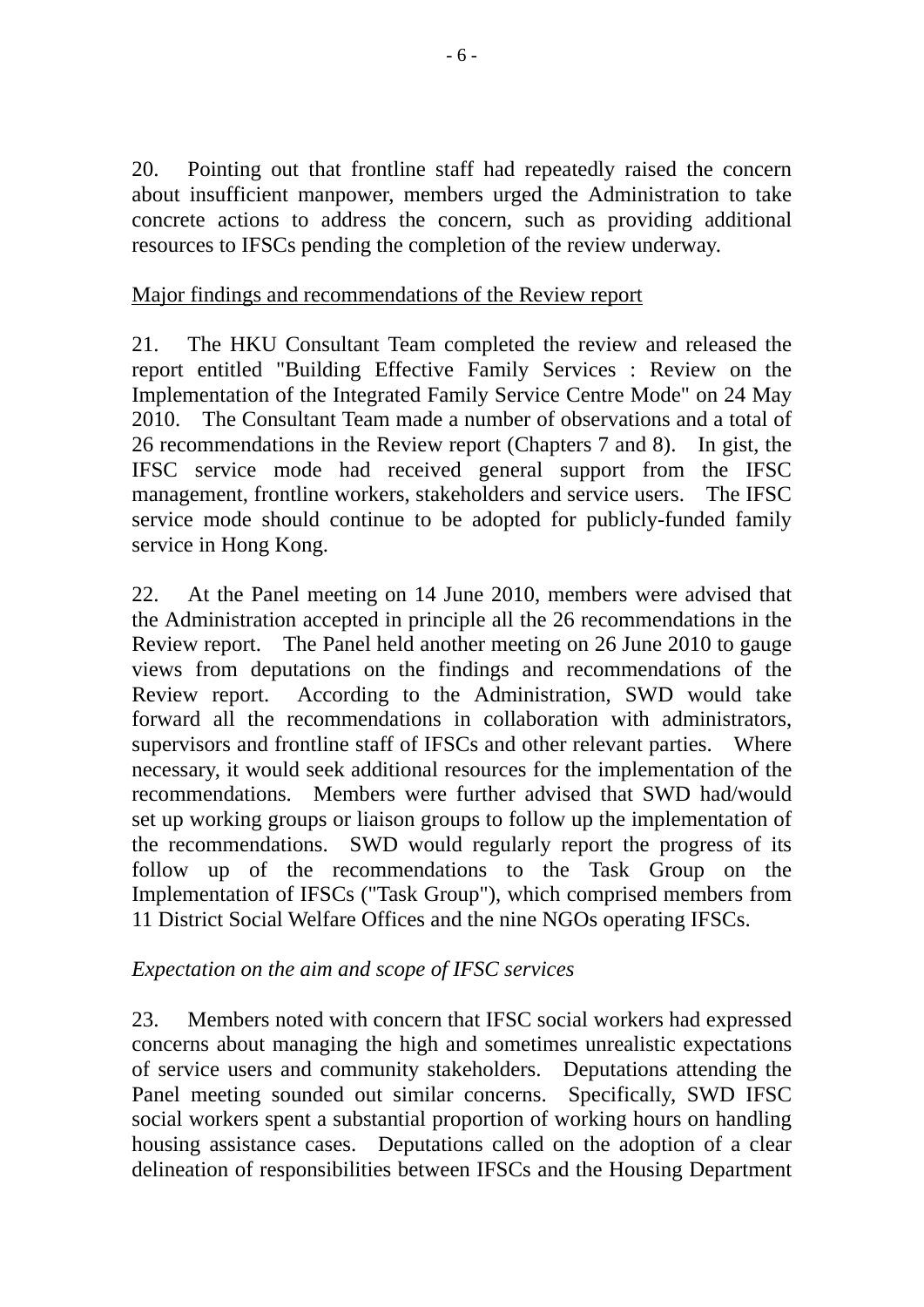("HD") in handling housing assistance cases. IFSC social workers should be dedicated to the core family services.

24. The Administration advised that apart from housing needs, housing problems were often related to family problems, and it would therefore be appropriate for social workers to handle such cases. In response to the concerns about handling of housing assistance cases by IFSCs, SWD had set up a liaison mechanism with HD at both the headquarters and district levels. The liaison group at the headquarters level would review and streamline the existing work procedures in respect of the referral system, with a view to achieving clearer delineation of roles of social workers and HD staff and ensuring the implementation of agreed procedures in actual operation. Specifically, HD would process applications for public rental housing flats and refer those cases which did not meet eligibility criteria but warranted consideration for compassionate rehousing to IFSCs for follow-up actions.

25. Members took the view that the Administration should step up publicity efforts on the function and role of IFSCs and enhance the public understanding of the difficulties and sentiments of IFSC social workers in service delivery.

# *IFSC priority target groups*

26. Pointing out that the aims of the IFSC service mode were to provide family services under the direction of "child-centred, family-focused and community-based" and in accordance with the four guiding principles of accessibility, early identification, integration and partnership, some members considered that IFSCs should focus on early identification of child abuse cases and make necessary referrals to the Family and Child Protective Services Units of SWD for appropriate follow-up services.

27. In view of the increasing complexity of family problems and the population size currently served by an IFSC, a concern was raised about the capability of IFSC social workers to provide assistance to all families in need of supportive and preventive services. The Administration should model on the experience of the former SPCs and foster the concept of self-help and mutual help of the disadvantaged groups so as to provide target assistance to meet their specific needs.

28. According to the Administration, the implementation of the IFSC service mode aimed to provide a family-focused and community-based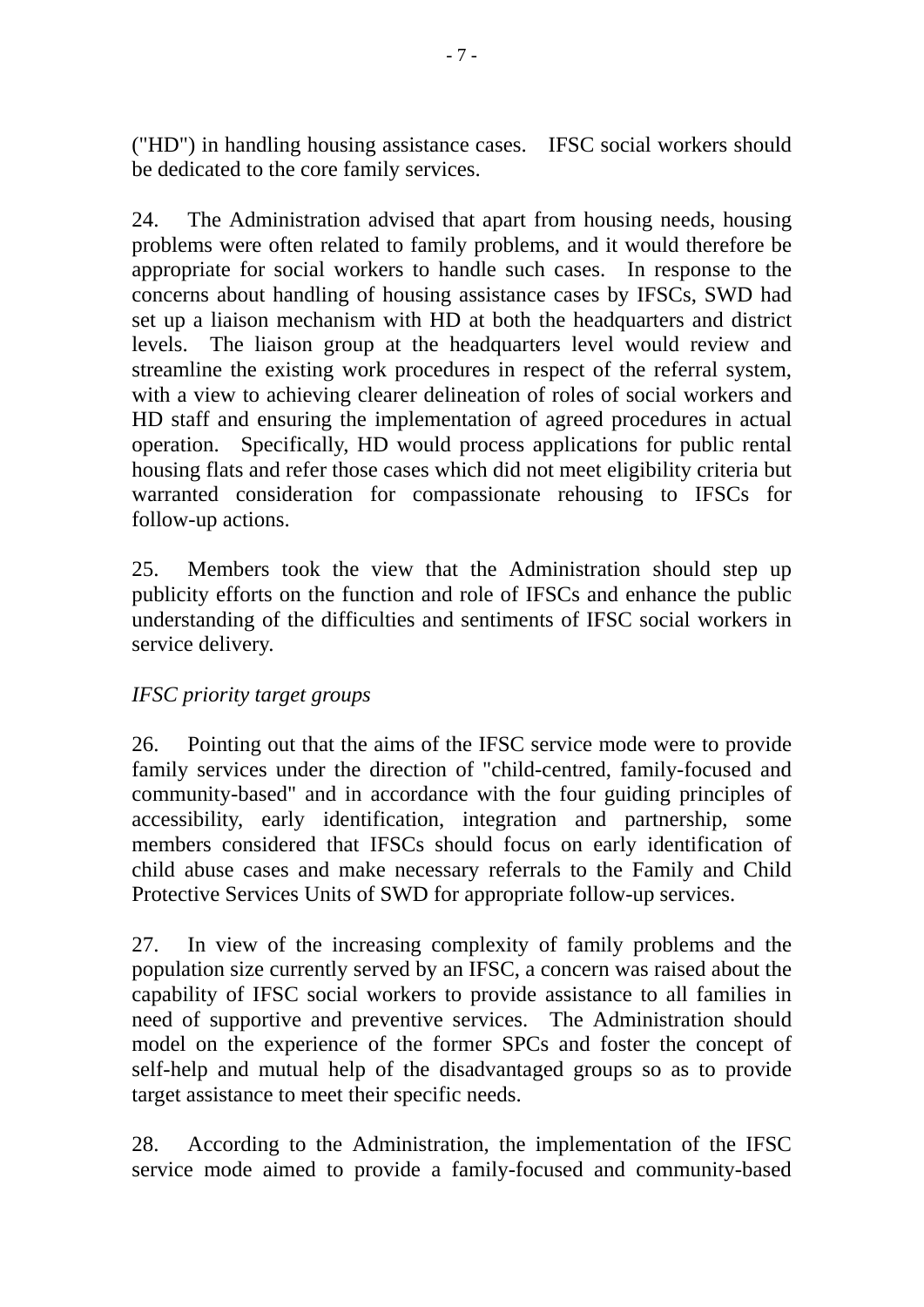integrated service mode i.e. providing a continuum of preventive, supportive and remedial services. The provision of resources and manpower for IFSCs was therefore premised on the assumption that the service need for remedial service would be diminishing if adequate preventive and supportive services had been provided by IFSCs. The Administration pointed out that most IFSCs had developed special services to meet the service needs of specific target groups in their own communities, including single-parent families. As compared with the then five SPCs, the IFSCs located over the territory could provide single-parent families with more easily accessible services in a one-stop manner without labelling effect. Such services included intensive counselling, assessment on application for compassionate rehousing, etc. In 2009, IFSCs organised a total of 144 support/developmental groups for single parents with around 2,400 participants. While acknowledging the remedial services provided by IFSCs, the delivery of preventive and supportive services were other important roles of IFSCs.

# *Provision of IFSC services for population-based service boundaries*

29. Noting that the Consultant Team considered it reasonable and appropriate for an IFSC to deliver family services in a community with 100,000 to 150,000 residents, members enquired if the Consultant Team had examined the adequacy of the resources and manpower for IFSCs to deliver the service mode of providing a continuum of preventive, supportive and remedial services to the community, and whether the caseload of IFSC social workers should be set at a lower level. Some deputations suggested that specific indicators to reflect the changing needs in the community should be drawn up to facilitate service planning and manpower requirement.

30. The Consultant Team and the Administration advised that the provision of manpower resources for IFSCs were premised on the service boundaries i.e. each IFSC would serve a population of 100,000 to 150,000, as well as the characteristics and the specific service needs of the community. Since the implementation of IFSC service mode, additional resources had been allocated to meet the increasing service demand. Over the years, additional resources had been allocated to IFSCs according to the characteristics and needs of individual districts. Reference was made to a number of indicators, for example, the number of Comprehensive Social Security Assistance households, cases of child abuse, spouse abuse, and juvenile crime. Instead of allocating resources to IFSCs across the board, more resources had been allocated to the high-risk districts such as Sham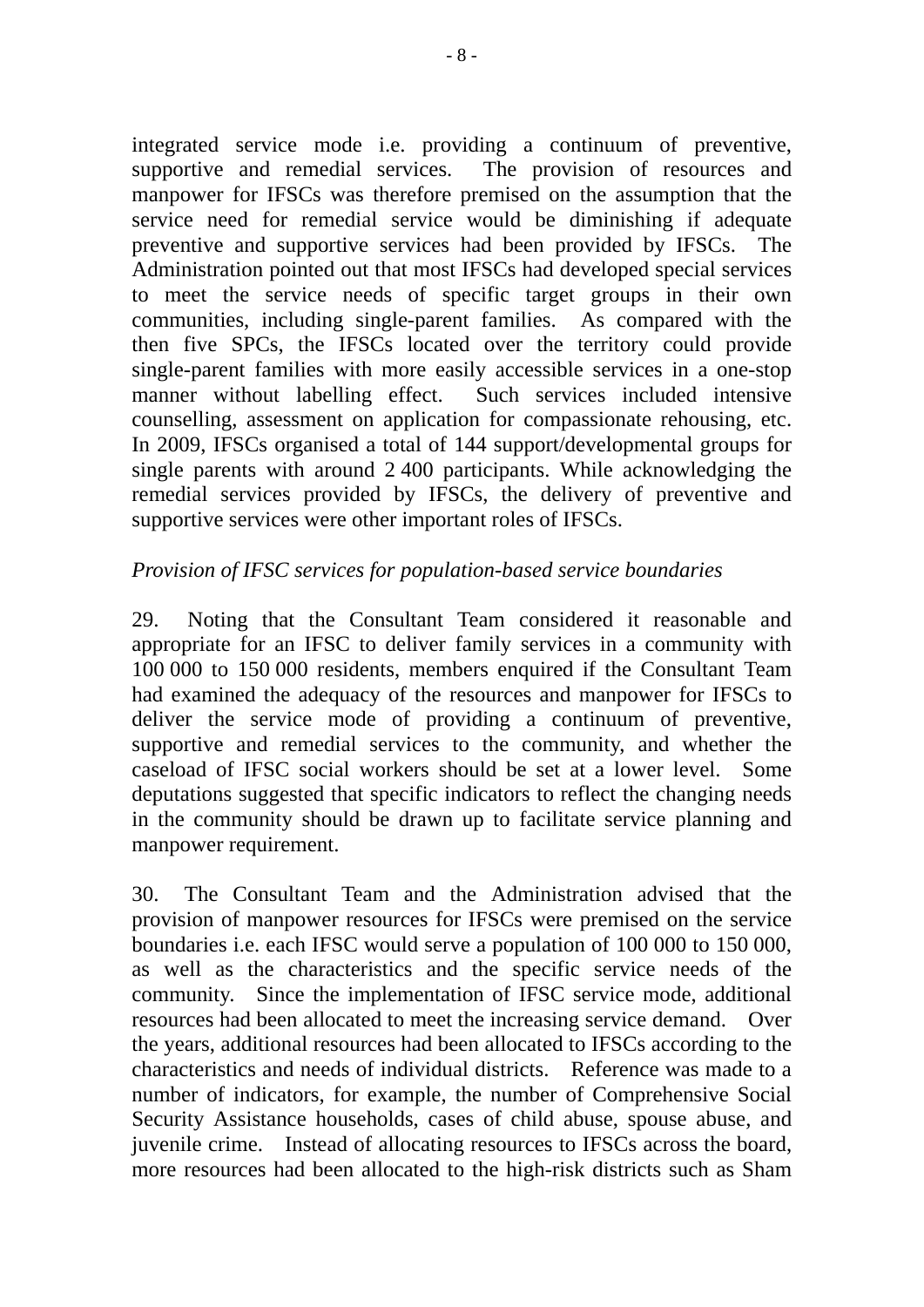Shui Po and Yuen Long. Moreover, the number of social workers and supervisory posts in IFSCs had been increased from 896 and 62 in 2004-2005 to 1,017 and 91 respectively in 2009-2010, representing an increase of 16%. In 2009-2010, each social worker of IFSCs on average handled 46.2 active cases monthly, and 42 new/reactivated cases in a year. It was noteworthy that although additional resources were allocated to IFSCs in past years, a higher output standard had not been set. The Administration assured members that it would seek additional resources for the implementation of the recommendations of the Review Report, where necessary.

### *Output standards of IFSCs*

31. In respect of the findings of the Review report that two IFSCs had not met the required level of outcome standards for service users' satisfaction and about 30% of IFSCs had not met the output standards indicator in respect of handling new/reactivated cases in 2008-2009, members were concerned about the mechanism in place to monitor the performance standards of IFSCs. Some deputations also expressed grave concern about the need of IFSCs to perform duties which were not counted.

32. The Administration advised that under the existing arrangement, IFSCs were required to submit quarterly statistical reports to SWD. Should any IFSCs fail to meet the performance standards stipulated in the relevant funding and service agreements ("FSAs") with SWD, they were required to submit reports on the substandard performance. As reported by the IFSCs concerned, they were on some occasions unable to meet the performance standards because some duties performed were not counted under FSAs, and some duties were discontinued because of staff movement or the responsible officers had to handle urgent duties. In the light of the explanation, the overall performance of IFSCs was considered satisfactory. Having regard to the recommendations of the Review report, the Administration would set up a working group to review FSA for IFSCs with a view to updating and adjusting the performance indicators and encouraging IFSCs to develop service initiatives beyond the FSA requirements.

### *Implementation of recommendations of the Review report*

33. On the concern about the implementation of the 26 recommendations of the Review report, the Administration advised that some of the recommendations, such as the identification of appropriate premises for the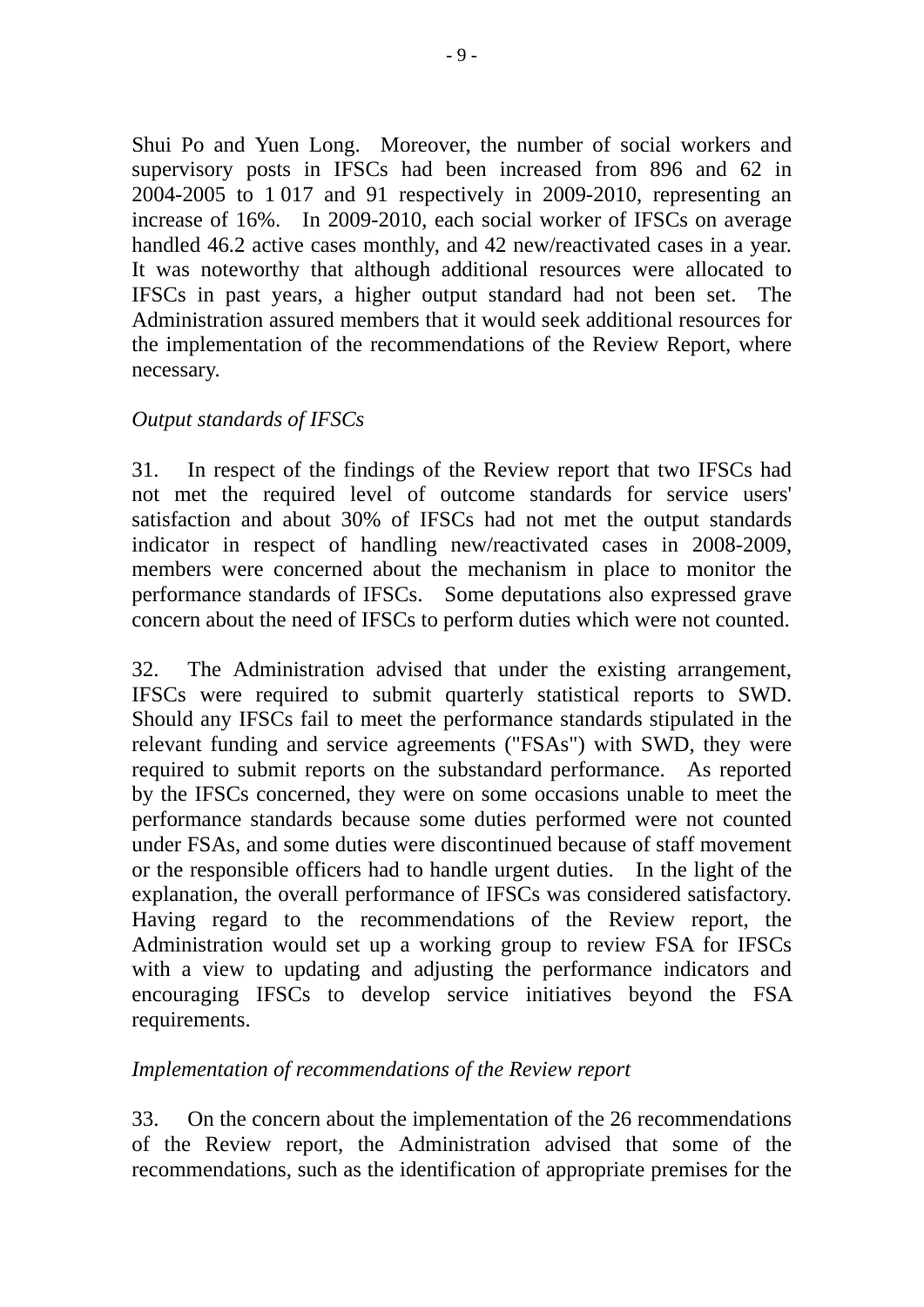relocation of inconveniently-located IFSCs had commenced. A working group would be set up to follow up on the recommendations relating to FSA for IFSCs. The Task Group would be informed of the progress on the implementation of the recommendations. The Administration would keep the Panel informed of the progress of the implementation of the recommendations in due course.

# **Latest development**

34. As announced in the 2011-2012 Policy Address, the Administration will allocate additional resources to set up four new IFSCs in districts with greater service demand to provide services for needy families, including specific target groups such as single parents, new arrivals, ethnic minorities and cross-boundary families, so as to prevent and address family problems, prevent family problems from deteriorating and lessen the workload of social workers at IFSCs.

35. The Administration will brief the Panel on 12 December 2011 on the implementation of the recommendations of the Review report.

### **Relevant papers**

36. A list of the relevant papers on the Legislative Council website is in **Appendix II**.

Council Business Division 2 Legislative Council Secretariat 6 December 2011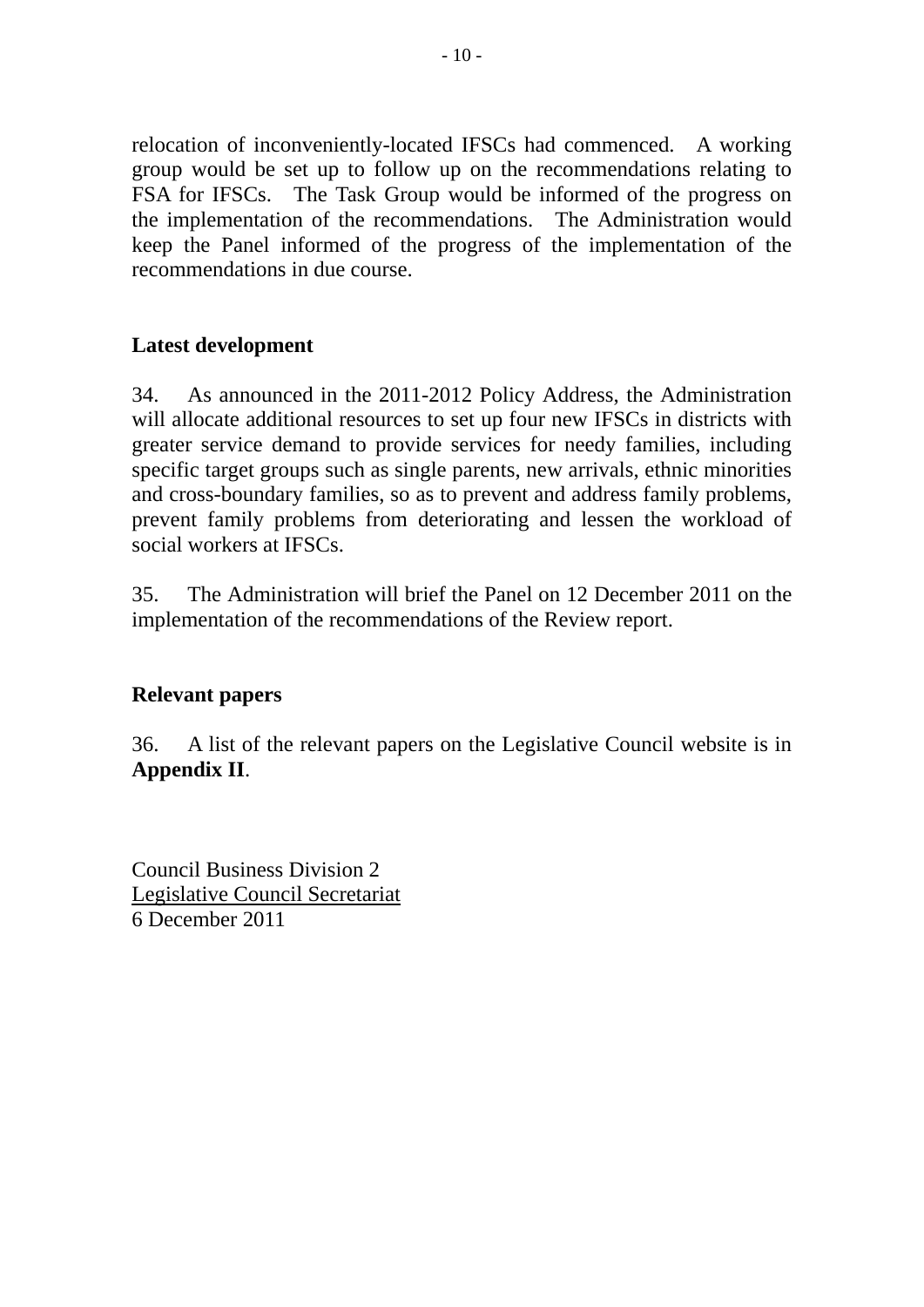### **Appendix I**

### Review on the Implementation of the Integrated Family Service Centre Service Mode

### **Executive Summary**

#### Review background and objectives

Concerted efforts have been made to bring Hong Kong family service from 1. strength to strength, starting with the Review of Family Services in 2000. It was followed by the testing of pilot projects on the proposed service mode of Integrated Family Service Centres (IFSCs), and the subsequent establishment of 61 IFSCs (40 run by Social Welfare Department [SWD], and 21 operated by nine Non-governmental Organisations [NGOs]) since 2004/05 to provide publicly-funded family services in Hong Kong.

With the ongoing spirit to advance the effectiveness and efficiency of family 2. services, SWD commissioned a Consultant Team from The University of Hong Kong (HKU) in October 2008 to conduct a Review on the Implementation of the IFSC Service Mode. The followings are the review objectives:

- a) To find out how effective IFSCs are in implementing the four guiding principles of accessibility, early identification, integration and partnership under the direction of 'child-centred, family-focused and community-based' in strengthening families and meeting the changing needs of the community;
- b) To examine the effectiveness of IFSC services in serving specific targets such as single parents, new arrivals, ethnic minorities, etc. and reaching out to the hard-to-reach at-risk families;
- c) To identify factors facilitating / hindering the effective delivery of IFSC services, illustrations of practice wisdom on the implementation of the IFSC service mode, as well as ways to develop service specialisation within an integrated service mode and to enhance strategic partnership, collaboration and interfacing with other services;
- d) To examine the performance standards, including output and outcome indicators and level of attainment, as set out in the Funding and Service Agreement (FSA); and
- To make suggestions for continuous service improvement.  $e)$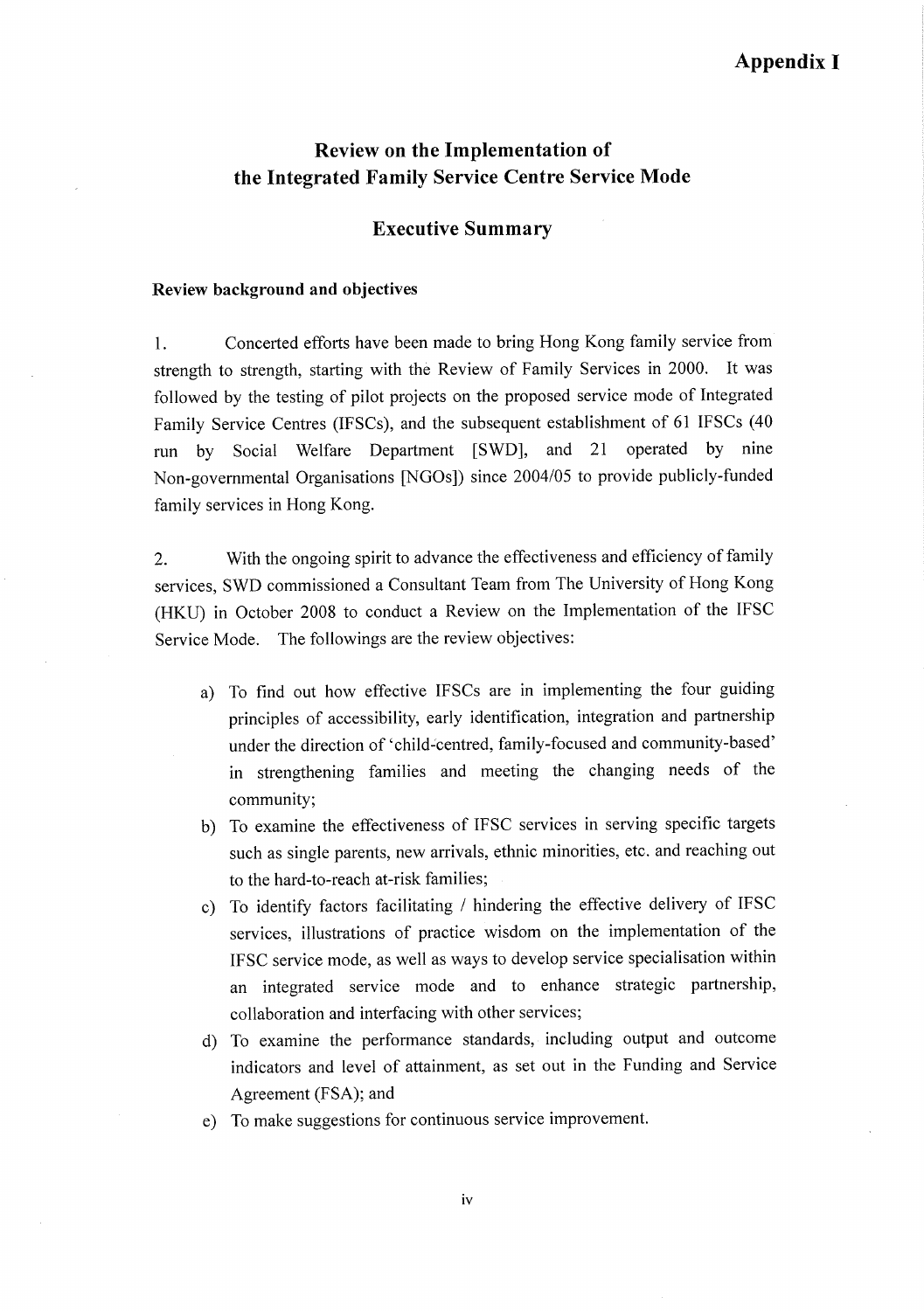#### **Review methodology**

3. In view of the variety of stakeholders connected with the services, the Study adopted a multi-method approach involving both quantitative and qualitative methodologies to collect data from different sources covering the period from April The report findings were based on the information 2005 to October 2009. aggregated from centre reports from all the IFSCs, statistics on service output and outcome, content analysis of transcriptions of district focus group discussions with key stakeholders from selected IFSCs in the 11 SWD districts, case studies on selected centres, user survey with 1,502 respondents, illustrations of practice wisdom on the implementation of the IFSC service mode (reported separately in the Practice Wisdom Reference), views on the implementation of the IFSC service mode received through letters and electronic messages via the website set up to collect comments, as well as review of relevant literature, reports and submissions from stakeholders to the Consultant Team.

#### **Key findings**

#### **Effectiveness of the IFSC service mode**

#### IFSC service mode

Review findings indicate that the IFSC service mode under the direction of  $4.$ 'child-centred, family-focused and community-based' and the four guiding principles of 'accessibility', 'early identification', 'integration' and 'partnership' has received general support from IFSC management and frontline workers, stakeholders and service users as meaningful and appropriate in directing and delivering family services in contemporary Hong Kong.

#### **IFSC** service focus

There is a general consensus that the main objectives of an IFSC is to serve  $5.$ as a 'community-based integrated service centre focusing on supporting and strengthening families'. IFSC is unique in that it calls for professional expertise in dealing with the social and emotional needs of families in the community. There should be a balanced provision of preventive, supportive and remedial services. Necessary professional manpower must be available and deployed to ensure a balanced delivery of all three services. Enhancement of community partnership for better collaboration and interfacing should also be in place.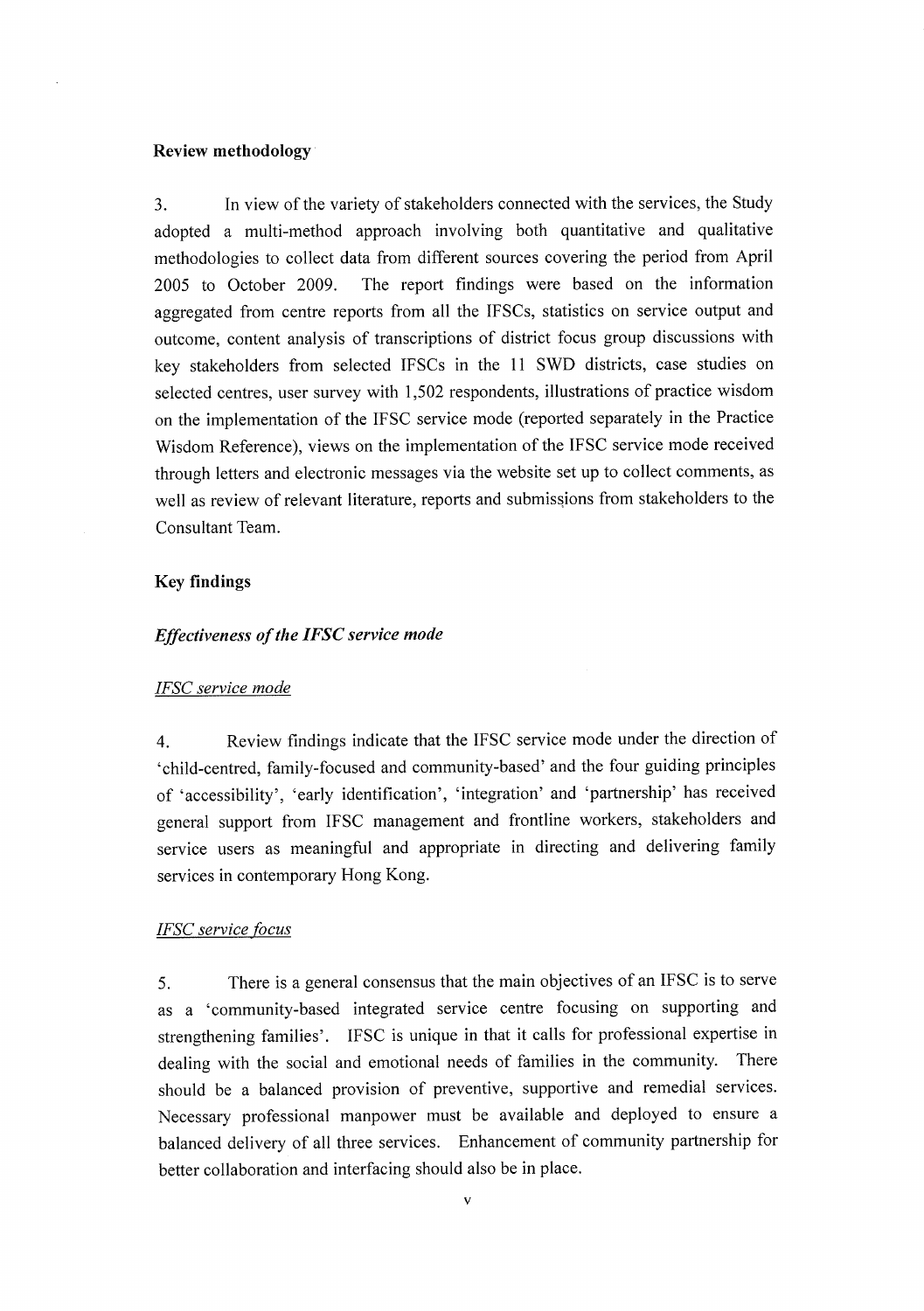#### **IFSC** priority target groups

6. In addition to adequately serving single parents, new arrivals, ethnic minorities and deprived families receiving Comprehensive Social Security Assistance (CSSA) as priority target groups identified in the earlier reviews, most IFSCs have developed special services should they identify new target groups unique to the communities they serve, such as cross-boundary families. These groups should remain the priority target groups and should continue to be served by IFSCs under the integrated service mode in their own communities. These new specialised services should be commended and supported with adequate resources.

#### Expectation on the aim and scope of IFSC services

IFSC social workers were found to be encountering difficulties managing  $7<sub>1</sub>$ the high and sometimes unrealistic expectations of service users and community stakeholders. At times, they were requested to provide services which fall outside the scope of IFSC services. Efforts should be made at the case, centre, district, headquarters and community levels to inform service users and stakeholders of the objectives and priorities of IFSC services to properly manage their expectations.

Provisions for IFSC services in terms of space and manpower according to population-based service boundaries

The current provisions for service boundaries were found to be reasonable 8. and appropriate for IFSCs that serve a population size of 100,000 to 150,000. Adjustment to the service boundaries of IFSCs should only be considered when there is clear projection of new population intake or evidence of adverse social challenges that warrants the setting up of a new centre or injection of additional manpower into a particular IFSC.

#### **IFSC** opening hours

stakeholders appreciated that IFSCs operate on a 13 or 9. All 14-session-per-week extended-hour mode, which enables some users working full-time to use the service after normal office hours.

### **IFSC** case assessment and referral forms

The existing screening form used for intake was considered useful but could 10.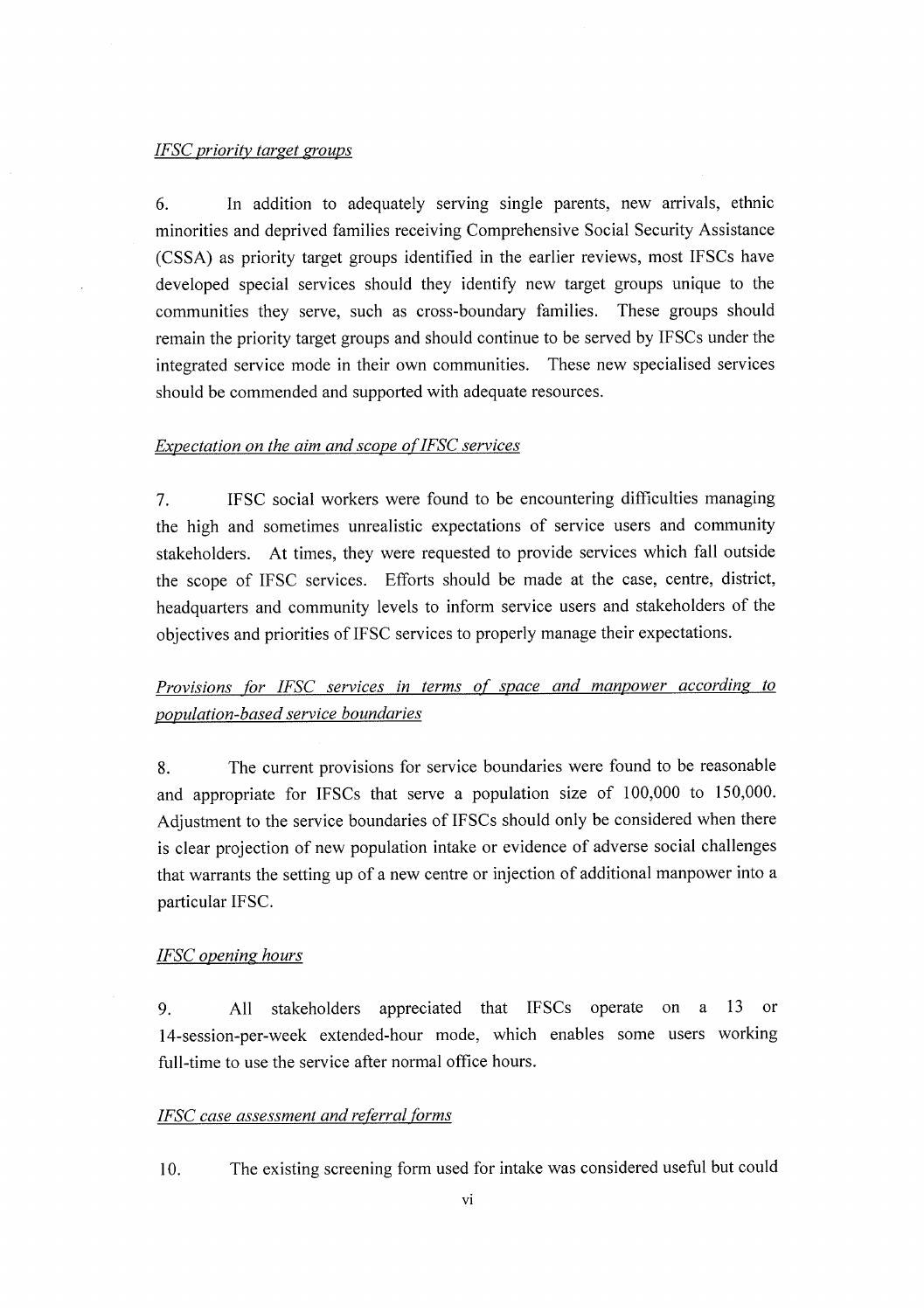be further simplified. Development of necessary assessment tools and forms can be considered to sharpen case assessment, record user information and track service interfacing with community stakeholders.

#### **IFSC** management

 $11.$ There were notable innovations at the IFSC operator, district and centre levels in improving the management systems and strategies of IFSCs. Appropriate resource provision and other suitable measures are needed to ensure adequate administrative and clinical supervision in the IFSCs.

#### Support services to complement IFSC services

Adequate support services are essential for IFSC social workers to provide 12. effective and comprehensive assistance to services users. District Social Welfare Officers (DSWOs) had made notable contributions in achieving district-based service and resource synergy. SWD and service providers in the NGO sector should work closely in ensuring the optimal use of existing support services and in developing and expanding necessary ones.

#### **Facilitating and hindering factors**

### Factors reported by stakeholders to be facilitating the delivery of IFSC services

The expertise and dedication of the IFSC staff force and its ownership to 13. advance family services in Hong Kong were pivotal in facilitating the effective implementation of the IFSC service mode. The 'child-centred, family-focused and community-based' direction, and 'accessibility', 'early identification', 'integration' and 'partnership' were all useful guiding principles to lead the advancement of family services in Hong Kong. The delineation of specific service boundary, the provision of user-friendly premises, the provision of staff teams with a profile of expertise, the establishment of case intake, screening, management and referral systems, the provision of administrative and clinical supervision support at the centre, operator, district and central levels were all facilitating factors that should be protected for the continuous productive functioning of IFSCs. It is important to ensure that they remain facilitative to IFSC service delivery and development.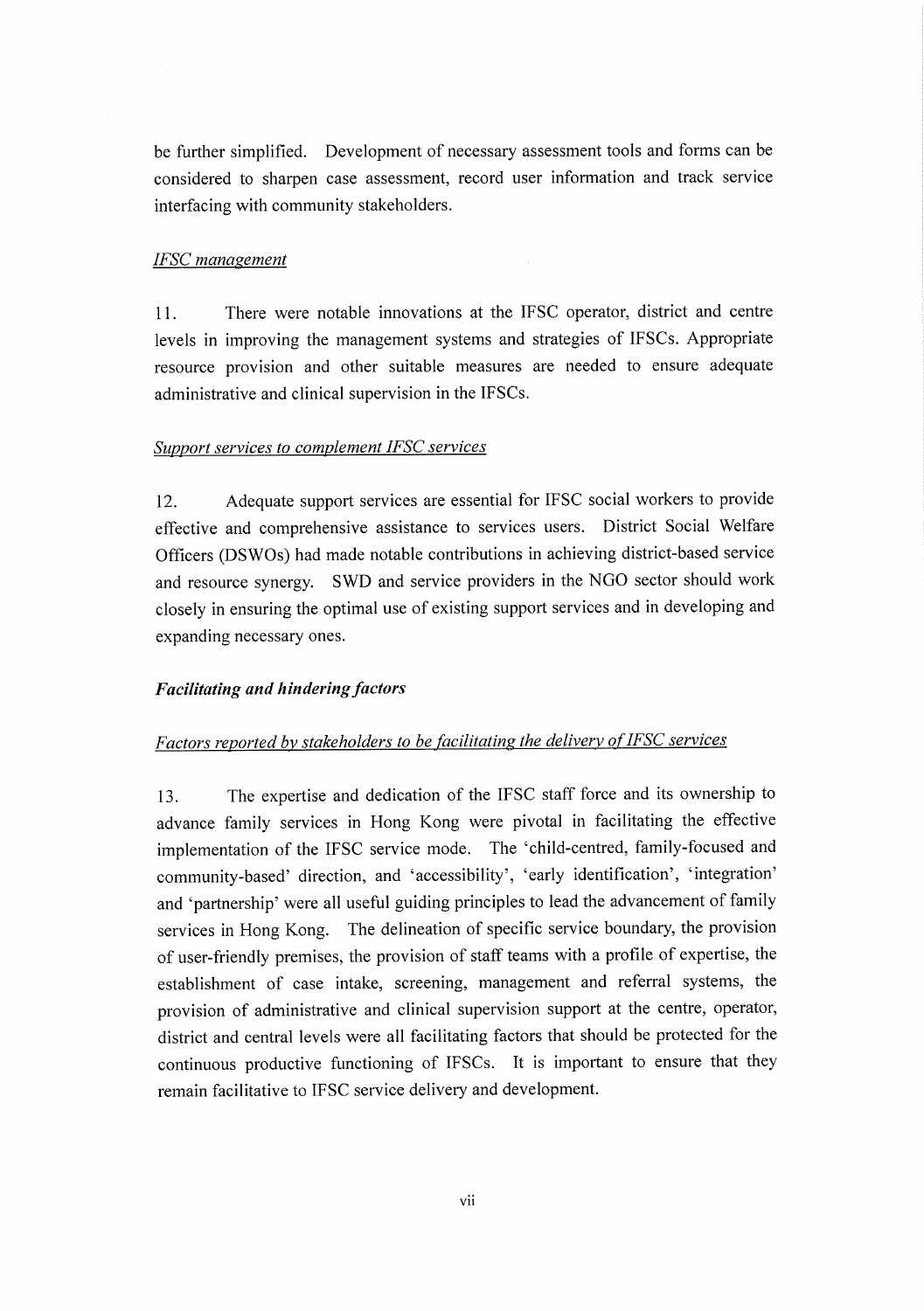### Factors reported by stakeholders to be hindering the delivery of IFSC services

Reported hindering factors included the unfavourable location and set-up of 14. some IFSCs, resource issues (e.g. manpower provision in handling family cases escalating in quantity, complexity and urgency, flexibility in the FSA, manpower arrangements due to staff turnover), policy issues (e.g. aim and scope of IFSC services) as well as staff mindset issues (some IFSC social workers still identified themselves as caseworkers instead of multi-skilled, all-rounded social workers, thus hampering their generic consideration of user and community needs).

### Performance standards and the FSA

The performance standards stipulated in the current FSA for IFSCs limit the 15. ability of IFSCs to respond with sensitivity to the growing number and complications in family cases, crises and social problems.

### Other observations and suggestions

### Staff training and continuous development

Centre, district, and sector-based staff orientation, supervision, training, 16. knowledge documentation and sharing are considered important and necessary to sustain the professional expertise in the family service sector.

### The Task Group on Implementation of IFSCs

The Task Group, which has been a useful platform to iron out some of the 17. operational issues in IFSC services, should continue and be empowered.

### IFSC service improvement

The sector is dedicated to uphold family service standard. SWD should 18. provide the leadership and work jointly with the Hong Kong Council of Social Service (HKCSS), NGO IFSC operators and other stakeholders to seek continuous service advancement where appropriate.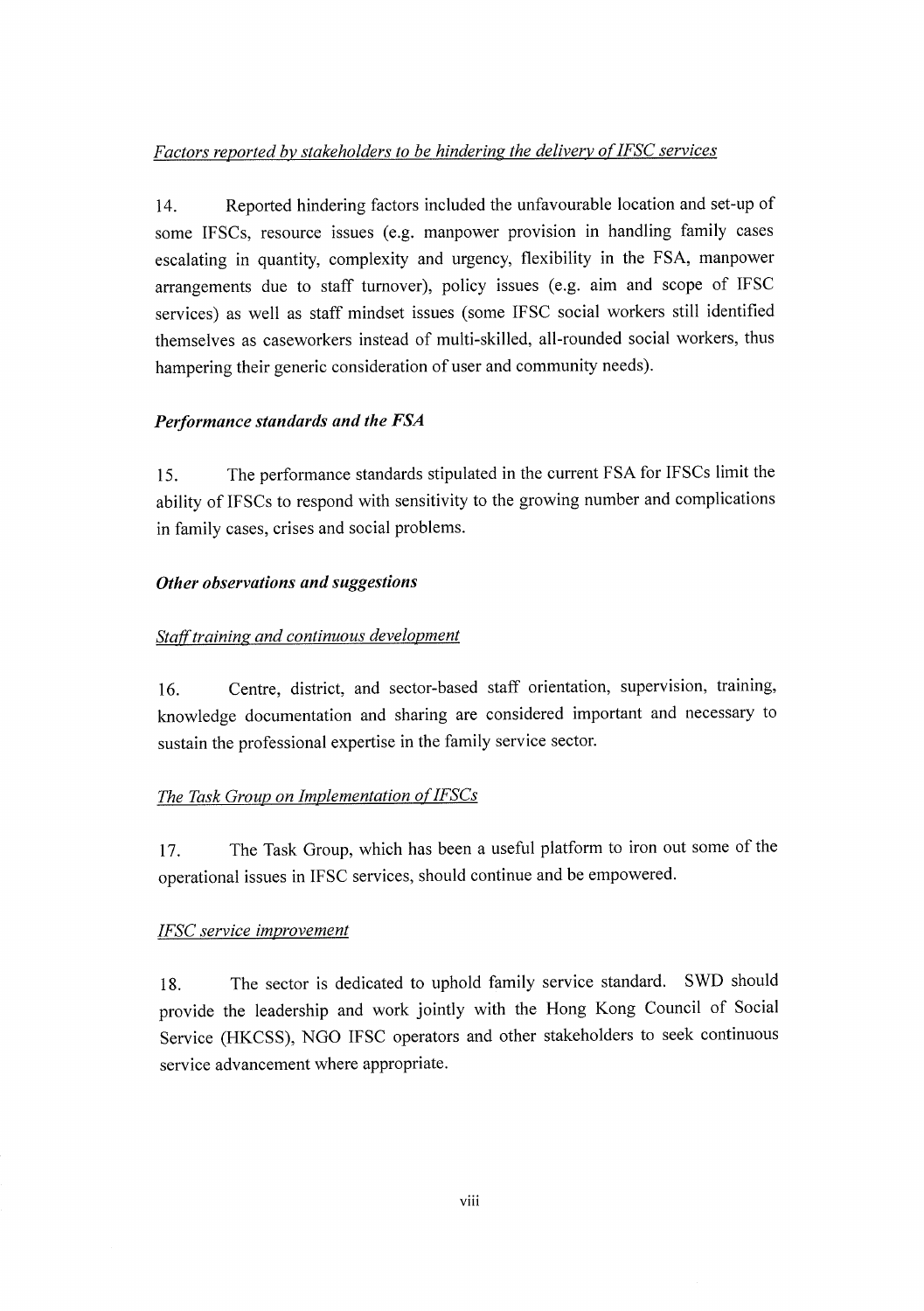#### **Recommendations**

#### **IFSC** service mode

**Recommendation 1:** The IFSC service mode should continue to be adopted for publicly-funded family services in Hong Kong. To ensure its continued success, individual IFSCs should continue their efforts in the effective deployment of resources. The Administration should also continue to ensure adequate provision of resources to support the work of IFSCs.

Recommendation 2: The existing practice of IFSCs in identifying specific target groups in the communities they serve and providing appropriate services for such groups should continue to be encouraged and supported.

#### **Provisions for IFSC service**

Recommendation 3: The current principles in making financial and human resource provisions for IFSCs, which are reasonable and appropriate for communities with 100,000 to 150,000 residents, should be maintained. The service boundaries for IFSCs have been carefully set and adjustment should only be considered when there is a clear projection of new population intake or evidence of adverse social challenges that warrants the setting up of a new centre or injection of additional manpower into a particular IFSC.

Recommendation 4: SWD should continue to make it a priority to seek appropriate premises for the relocation of IFSCs that are inconveniently located or set up at The management of individual IFSCs should maintain the different locations. centres in good conditions to make them physically and psychologically approachable for community users.

Recommendation 5: The principle that users should use IFSC services according to their residential districts should be upheld. Flexibility should only be provided for special cases, e.g. children with parents in prison, and working adults who can find easier access to IFSCs in dealing with their personal problems near their work place rather than their residence.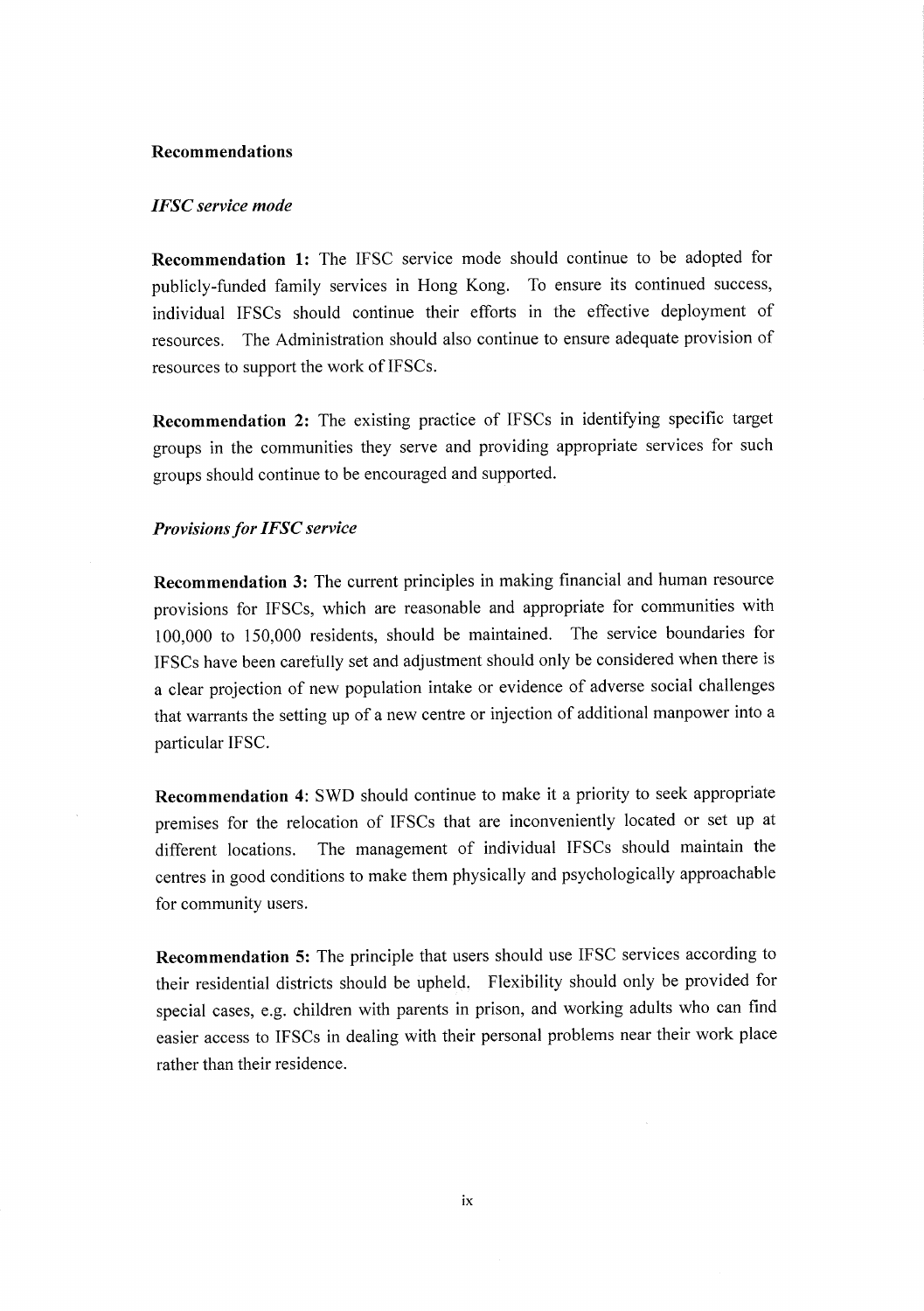#### **Operations of IFSC service**

#### Service hours

**Recommendation 6:** The current practice of IFSCs' extended-hour service, which has been commended by many users and stakeholders as being very considerate towards their needs, should be maintained.

#### Screening and assessment

Recommendation 7: The existing enquiry / intake cum screening form should be kept and, where applicable, simplified. Development of other assessment forms or tools needed for sharpening the assessment of specific types of cases should be considered.

Recommendation 8: Forms to record necessary information for and accurately track referrals and follow-up actions, especially when cross-department / sector / service interfacing needs to be carefully monitored, should be developed.

#### Service priorities

Recommendation 9: IFSCs should continue to function as community-based integrated service centres focusing on supporting and strengthening families. IFSCs need to observe the specific and changing characteristics of the respective communities they serve and adjust their service priorities accordingly.

#### Efficiency in service operation

Recommendation 10: IFSCs should continue to optimise their efficiency in service operation. Useful strategies to be considered include streamlining and enhancing service procedures, seeking optimal management of complicated cases (involving, where appropriate, more than one social worker and / or other staff / professionals) and cases which consume a lot of manpower to complete certain logistics, and leveraging on community resources to provide preventive family services.

Recommendation 11: IFSCs should explore service enhancement through appropriate use and sharing of information technology.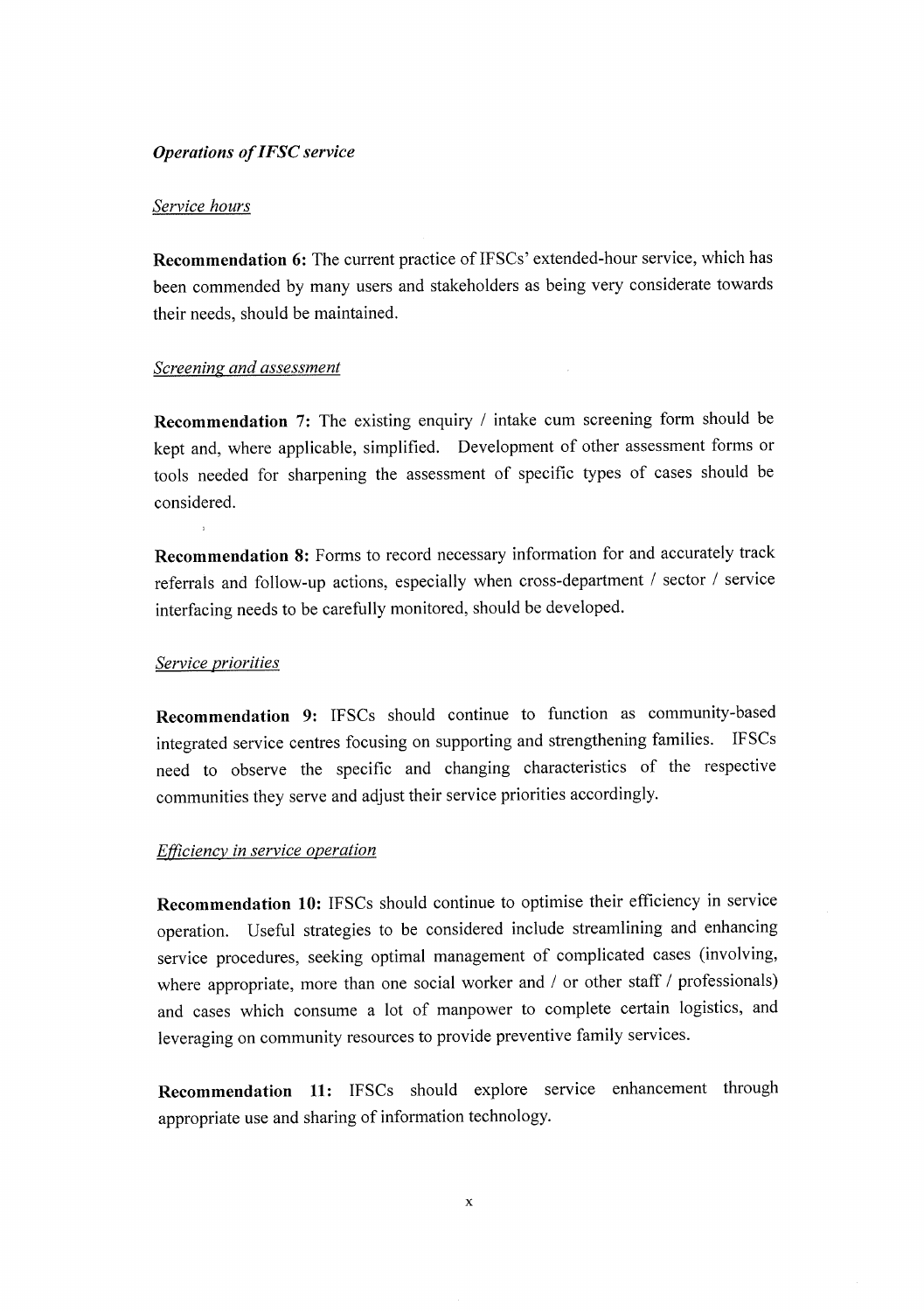#### **Collaboration and interfacing**

**Recommendation 12:** Collaboration and interfacing at the Centre level - Individual IFSCs should further enhance the interfacing amongst the Family Resource Unit (FRU), Family Support Unit (FSU) and Family Counselling Unit (FCU) and make it easy for users to benefit from the preventive, supportive and remedial services provided by these units.

Recommendation 13: Collaboration and interfacing at the District level - IFSCs should leverage on the services and resources within their service boundary to optimise the impact of such synergy. The effort made by DSWOs in this aspect is recognised, and they are encouraged to continue to play the important roles of coordination and facilitation of resources to address service needs and achieve service advancement.

Recommendation 14: Collaboration and interfacing at the Headquarters level - To address IFSC workers' priority concern in the proper handling of housing assistance cases, the senior management of SWD and Housing Department (HD) should jointly form a Working Group to enhance coordination in the referral system and to ensure the proper implementation of agreed procedures in actual operation. Likewise, there should be more initiatives to streamline administrative procedures to shorten the processing time for necessary services (e.g. The Working Group on Streamlining Procedures for Processing Referrals for Residential Placements for Children is recognised to have worked to achieve this goal). Users' needed support services (e.g. residential placement for children and adult users with long term care needs), as assessed by IFSC workers, should be backed up by service policies and resource provision where necessary and appropriate.

Recommendation 15: Efforts should be made at the case, centre, district, headquarters and community levels to inform service users and stakeholders of the objectives and priorities of IFSC services to properly manage their expectations. They should learn about and approach different appropriate social services, government departments and sectors for their needs or requests which fall under the jurisdiction of those departments and sectors.

Recommendation 16: The contributions of non-publicly-funded family services should be acknowledged and encouraged. IFSCs are encouraged to collaborate with these family services for knowledge transfer and to achieve synergy.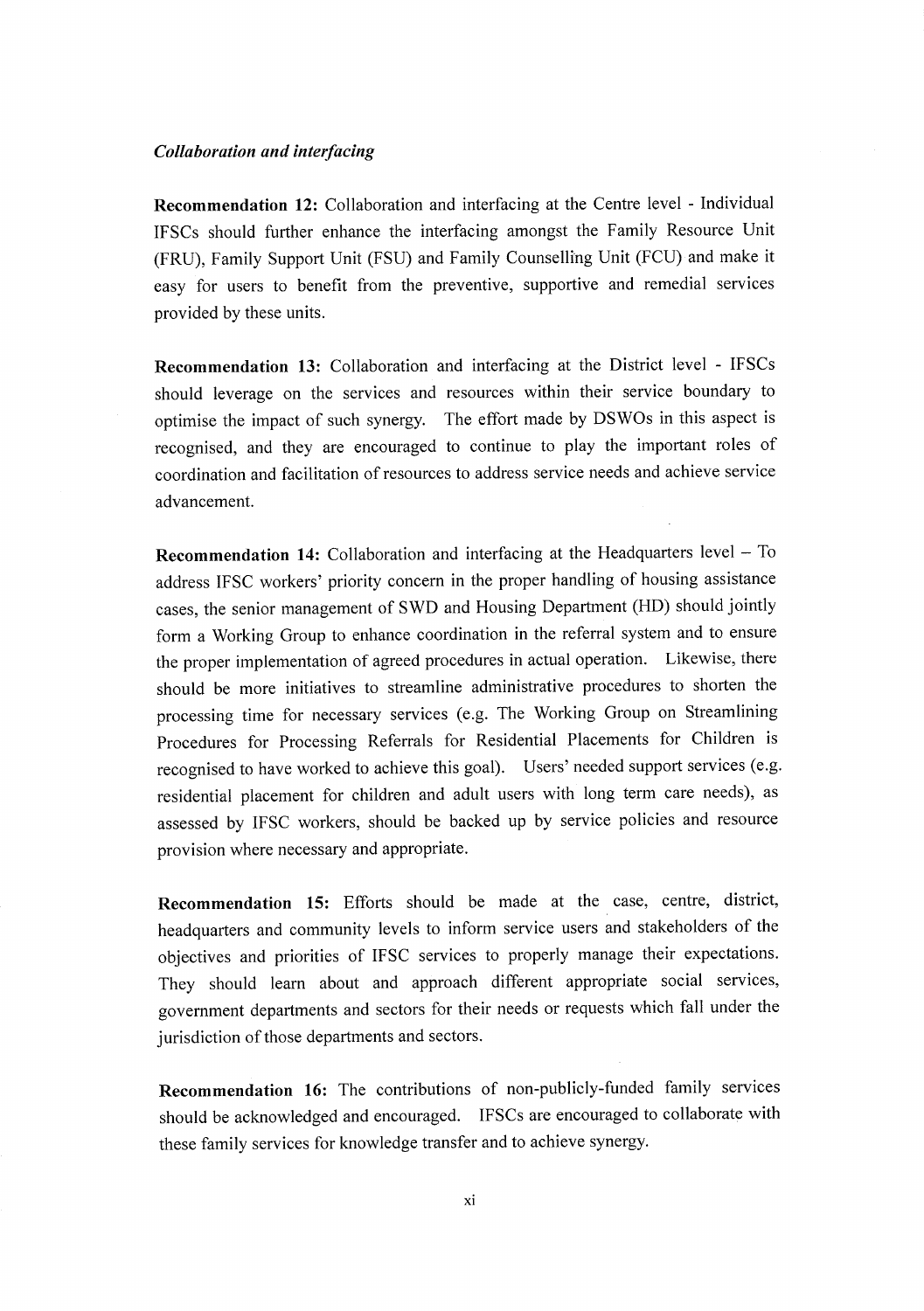#### **Management of IFSC**

**Recommendation 17:** SWD should take the lead and work with HKCSS and NGO IFSC operators and other stakeholders to continue to enhance family services in Hong Kong where appropriate.

Recommendation 18: The efforts by many IFSCs in conducting operator-based or centre-based management innovations, including cross-service synergy within some multi-service agencies, or amongst different social services within the service districts should be recognised, encouraged and actively shared within the sector.

#### Human resource management / development

**Recommendation 19:** The Administration should continue to keep under review and, where necessary, enhance the manpower provision of IFSCs, in particular at the supervisory, frontline and support staff levels, in order to handle increasingly complicated cases, and address emerging new service demand, including serving the needs of specific target groups.

Recommendation 20: IFSC operators should continue to ensure that there is suitable orientation for new staff, as well as proper supervision and support for staff at all levels. The professional documentation of practice wisdom in preventive, supportive and remedial services to facilitate knowledge retention and transfer should be encouraged and supported.

Recommendation 21: The IFSC sector should conduct regular sharing sessions to achieve mutual stimulation and enlightenment.

#### **Funding and Service Agreement**

Recommendation 22: The FSA should be reviewed and revised.

Recommendation 23: Output Standards (OS) 2, 3 and 4 of the FSA should be merged to allow more flexibility in running groups beyond the planned ones to better respond to changing community needs.

Recommendation 24: IFSCs should continue to support and develop service initiatives. This has been a cherished demonstration of professionalism and the dedication and expertise of the sector in making such contributions should be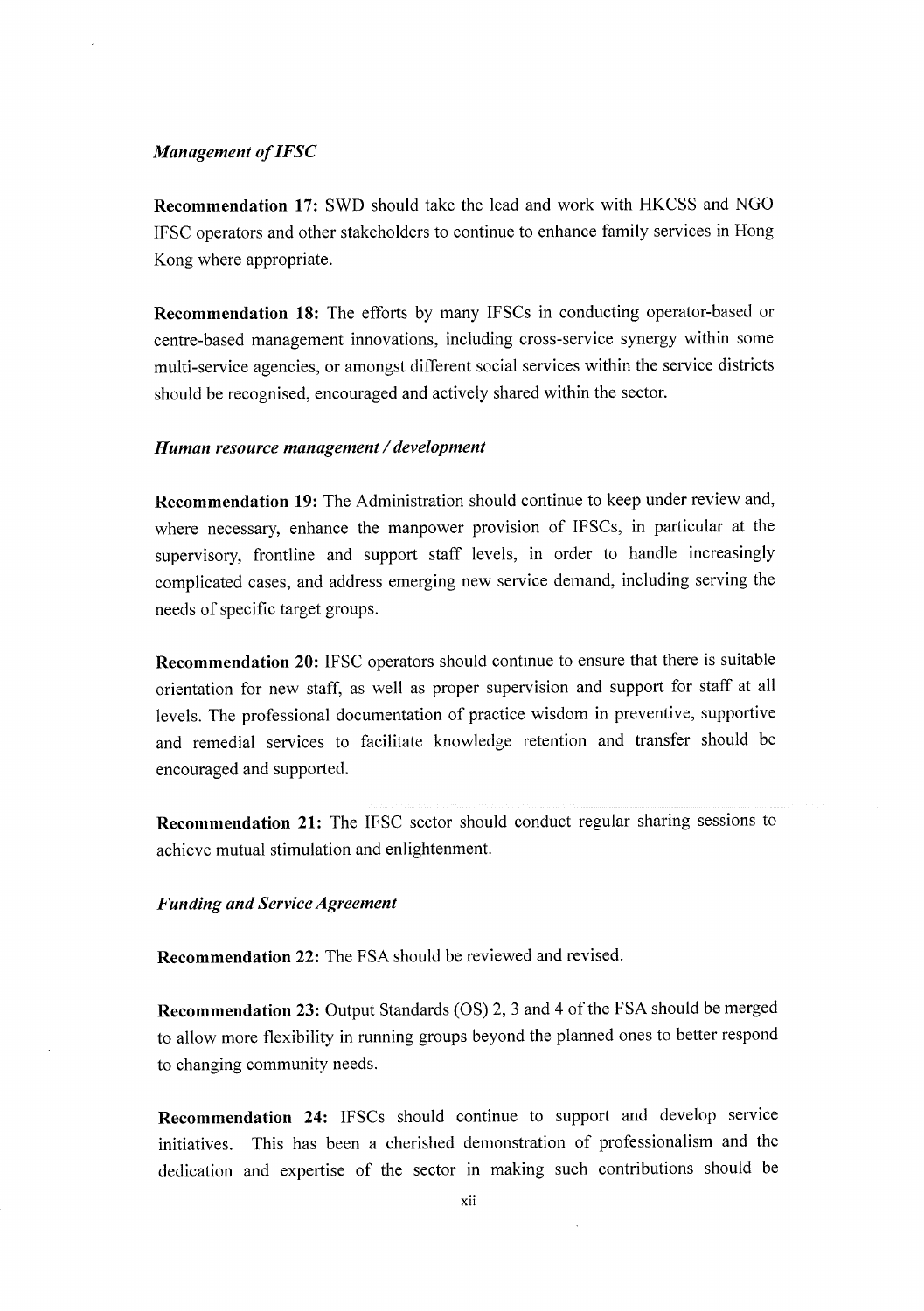recognised and encouraged.

 $\bar{\mathcal{A}}$ 

#### Continuous monitoring and improvement

Recommendation 25: The Task Group on the Implementation of IFSCs should be continued and empowered with a properly devised Terms of Reference to give it the necessary mandate to identify and follow-up issues of concern and to bring major issues to the attention of the SWD senior management for timely management.

Recommendation 26: SWD should provide the leadership and work with HKCSS, NGO IFSC operators and other stakeholders to seek continuous improvement of the service through examining service demand and addressing service needs.

 $\bar{\mathcal{A}}$